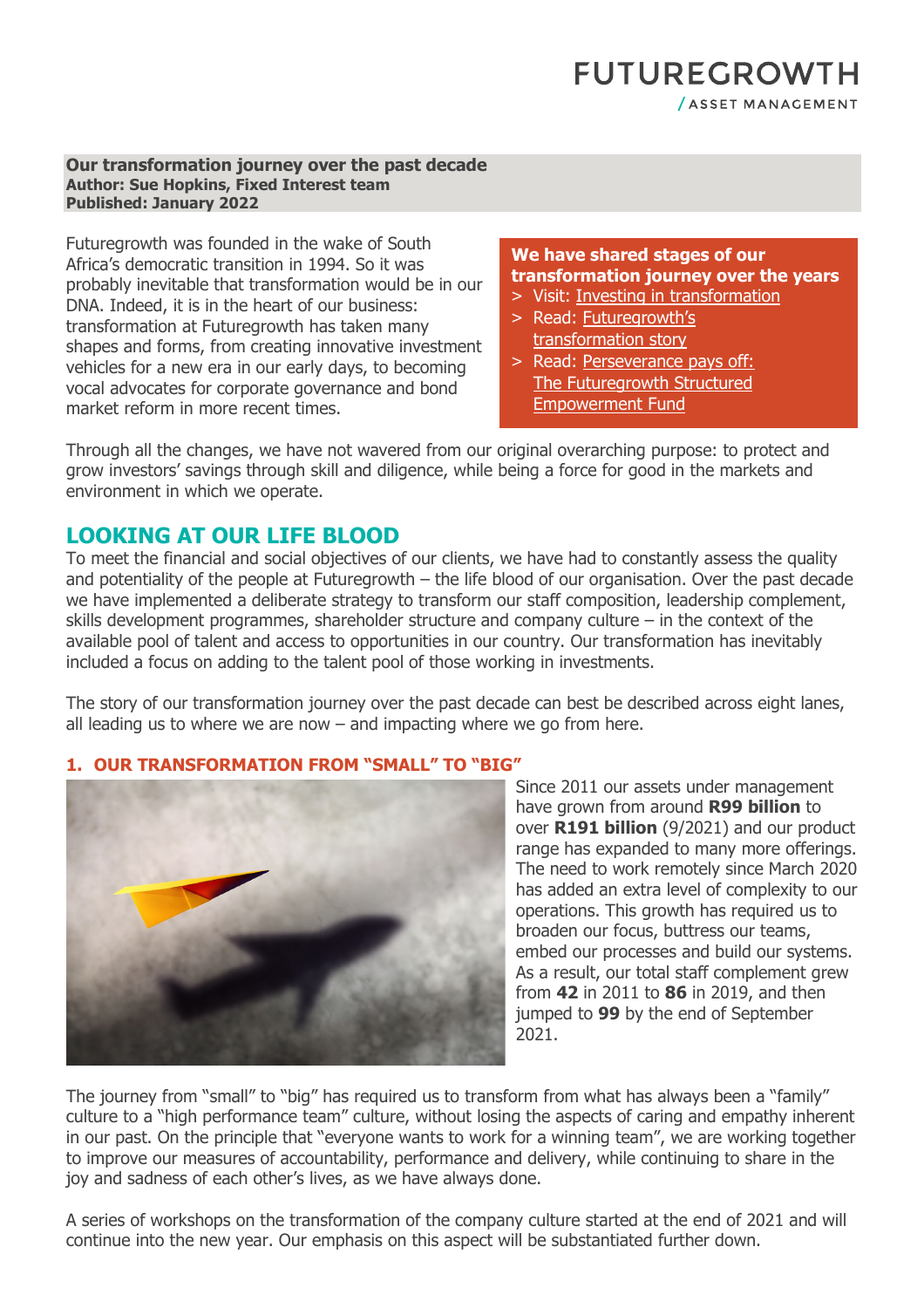/ ASSET MANAGEMENT

#### **2. MOVING TOWARDS A MORE DIVERSE STAFF COMPLEMENT**

In 2011 it was clear that Black staff, and particularly Black African staff, were still under-represented in the company - and a focused strategy was implemented to correct this. Consequently, Futuregrowth's overall Black staff complement grew from **60%** in 2011 to **84%** as at the end of September 2021:





#### **Recruitment**

We have made exponential progress in our recruitment process in recent years. As illustrated below, from 2015 to the end of September 2021, Futuregrowth made 84 new appointments, 83 **(99%)** of whom were Black staff, with 42 **(50%)** of these being Black African. Over the period January to September 2021 alone, 16 new staff members were appointed, **100%** of whom were Black and **63%** were Black African.

#### **Investment team diversity**

Special emphasis has been placed on the composition of our Investment team. While we have made progress here, we aim to do better. Below is a summary of the changes in the Investment team since 2012.

| <b>Year</b> | <b>Team size</b> | % Black | % Black African |
|-------------|------------------|---------|-----------------|
| 2012        | 17               | 53%     | $0\%$           |
| 2013        | 17               | 47%     | 6%              |
| 2014        | 19               | 53%     | 11%             |
| 2015        | 26               | 65%     | 12%             |
| 2016        | 25               | 64%     | 12%             |
| 2017        | 32               | 69%     | 16%             |
| 2018        | 33               | 73%     | 24%             |
| 2019        | 36               | 78%     | 22%             |
| 2020        | 35               | 77%     | 29%             |
| 09/2021     | 44               | 81%     | 33%             |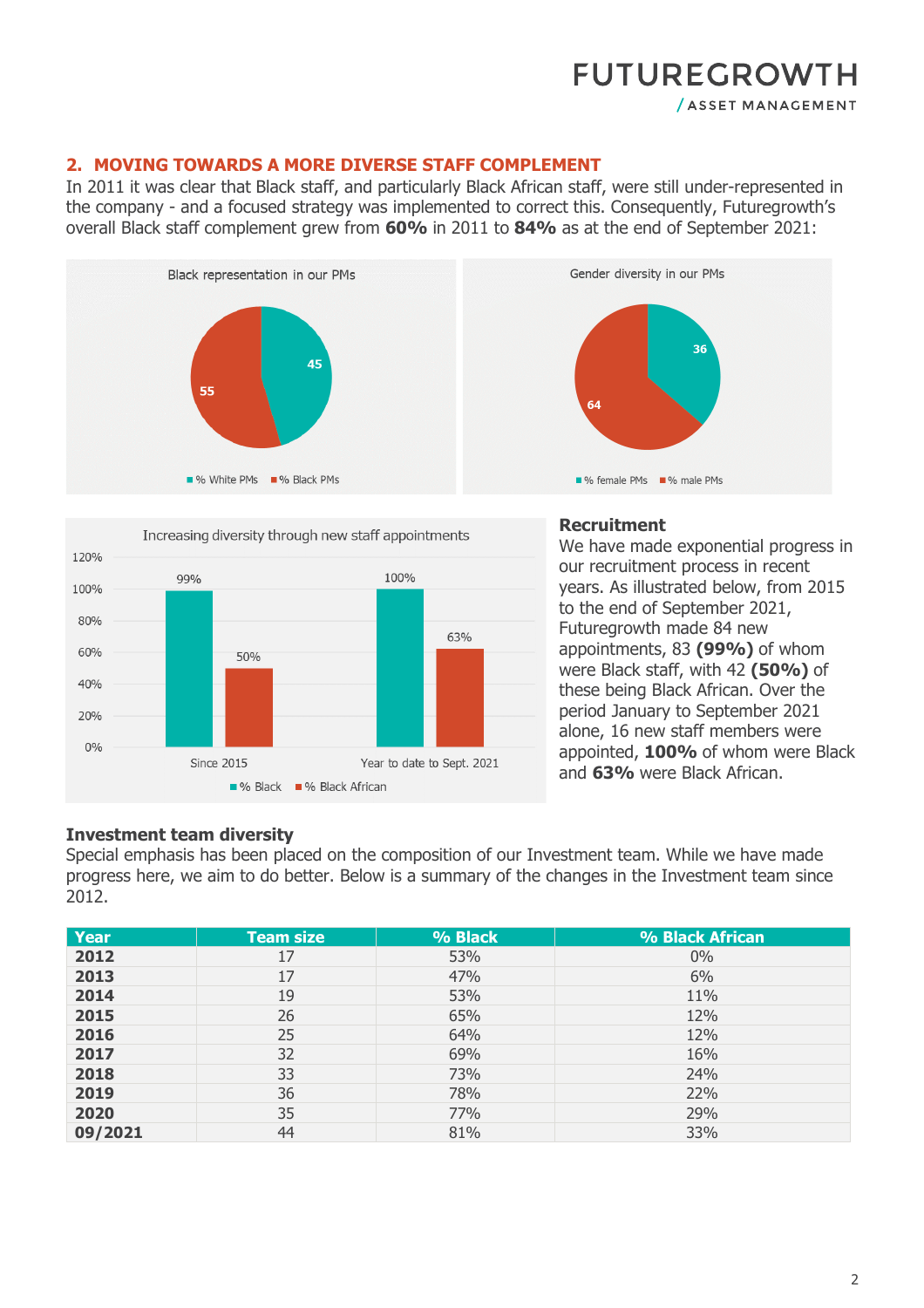/ ASSET MANAGEMENT

#### **3. ADDING TO THE POOL OF BLACK STAFF IN THE ASSET MANAGEMENT INDUSTRY**

In order for the pool of Black staff in the asset management industry to grow, it has been important for us to create work opportunities for newly qualified young people. We have done this largely in partnership with Old Mutual Investment Group's Graduate Acceleration Programme (GAP). Since 2011:

- a. Futuregrowth has appointed **21 GAP interns**, of whom **100% are Black**, and **13 are Black African**;
- b. **18 have completed their GAP internships** and **17 have been permanently employed by Futuregrowth**;
- c. Of the 17 permanently appointed, **6 have been promoted** to analytical roles in the Investment team (of whom **3 are Black African**); and
- d. **3** of our GAP interns have **progressed to become portfolio managers** in our Investment team.

This attests to the effectiveness of the programme in adding to the pool of not only Black staff in the industry, but also the pool of senior Black staff and future leaders.

#### **The GAP programme**

Our GAP candidates are offered an internship at Futuregrowth for 18 months. These are recently graduated individuals who express a keen interest in pursuing a career in the asset management industry. They are given a specific role for their internship period, where their responsibilities and decision making start on day one. They have access to the entire investment team for guidance, and are invited to participate in the team's investment process if they have the capacity and interest to do so. They are also able to take advantage of training opportunities available to the rest of the Futuregrowth staff. Via this route (as we have witnessed), inexperienced Black graduates can go on to become selfsufficient investment professionals.

Three students are currently busy with their GAP internships at Futuregrowth in the Specialist Investment Administration, Performance and Attribution, and Client Services teams, respectively.

#### **4. INCREASING THE DEPTH OF BLACK PORTFOLIO MANAGERS AND RANGE OF LEADERSHIP POSITIONS**

In addition to creating opportunities for young people, we have realised that we need to pay attention to the structure and depth of our senior staff levels. This has involved both growing our staff internally and adjusting our hiring strategy to include more experienced recruits. Recent examples of the latter include the appointment of our new Head of Business Development and Head of Listed Credit, who joined us with 16 and 14 years of experience in the industry, respectively.

Increasing our pool of Black portfolio managers has always been a challenge, mainly due to the complexity of our funds and the length of time it traditionally takes to rise to the position. To address this challenge, we started our *Portfolio Manager Trainee programme*, with the aim of fast tracking this aspect of career development for worthy candidates within the Investment team. The first graduate of our programme was appointed as a portfolio manager in 2017, and a further four were appointed in 2021. (A graduate left Futuregrowth in 2021.)

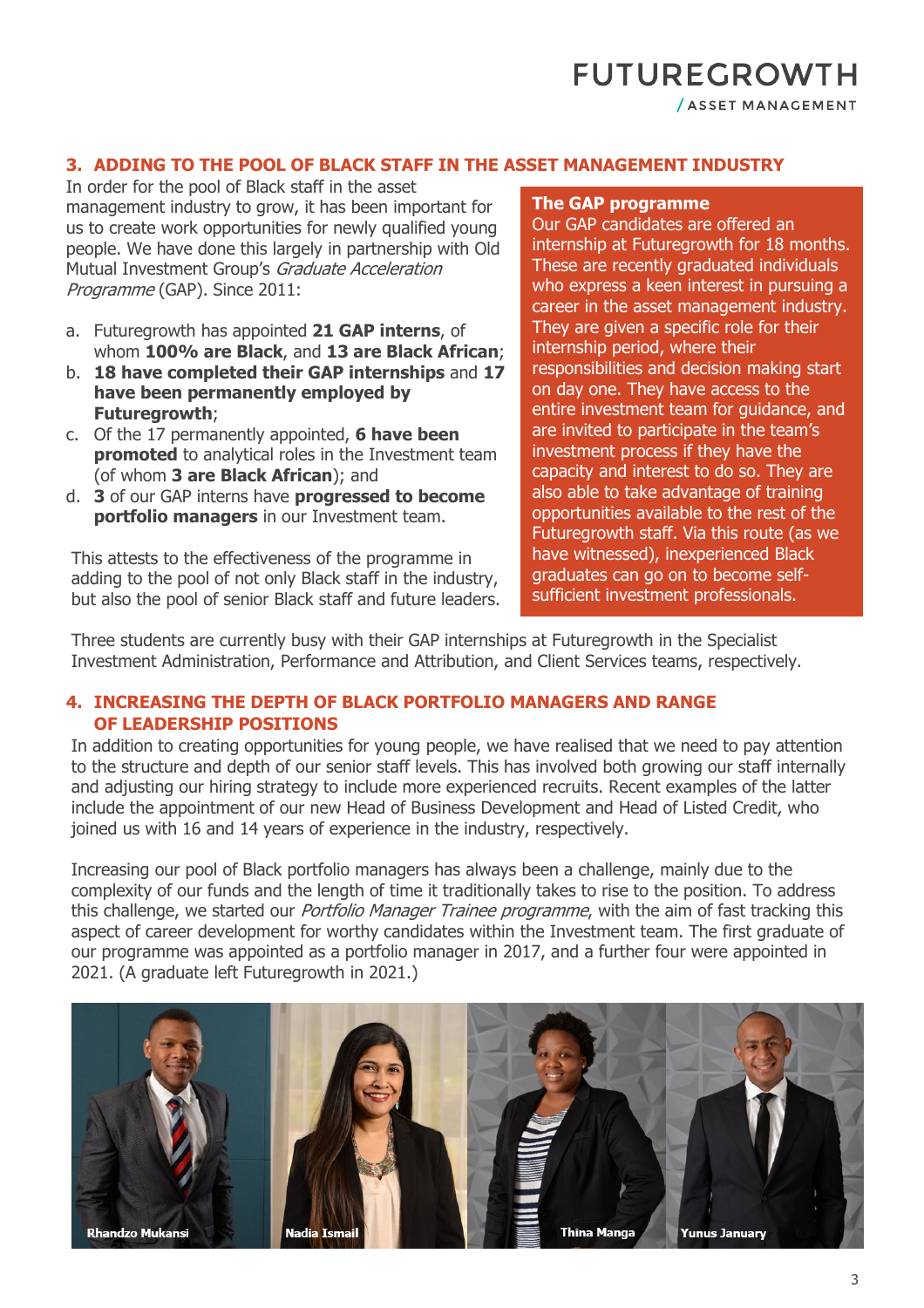In addition, over the past three years, two Black staff have been promoted from within to take on portfolio management responsibilities.

As at September 2021, six **(55%)** of our eleven portfolio managers in the company were Black staff and four **(36%)** of the eleven were female. We still have some way to go to address our gender parity. Below is the makeup of our current group of portfolio managers:



#### **How the Futuregrowth Portfolio Manager Trainee programme works**

Trainee portfolio managers are paired with a senior portfolio manager who is responsible for their training over the period. The key areas of knowledge transfer include:

- Understanding the investment mandate to the extent that the trainee portfolio manager can negotiate with a client or consultant;
- Being able to perform the risk management of the portfolios (including calculations and review) from credit, interest rate risk, liquidity and derivative perspectives;
- Portfolio trading (listed and unlisted, house view trades, trades linked to cashflows and portfolio rebalance trades); and
- Client engagements, including new business pitches, report backs and due diligence.

The length of training differs for each participant depending on their starting level of experience. It is anticipated that the programme will run between 12 to 24 months. Once candidates feel ready, they are assessed to determine their readiness to manage portfolios. We intend to continue with this programme to build our portfolio management capability to match the company's needs as we grow. [For more on this programme watch here.](https://www.futuregrowth.co.za/insights/discussing-the-portfolio-manager-trainee-programme/)

The range of leadership roles within our Investment team has also been expanded, to allow for a greater variety of leadership positions and opportunities for career growth.

These now include (with current incumbent):

- Head of Dealing (White male);
- Head of Interest Rates (White male);
- Head of Listed Credit (Black male);
- Head of Risk Management (Black female);
- Head of the Credit and Equity process (White female);
- Head of Unlisted Credit (White male); and
- Head of Unlisted Equity Transactions (Black male).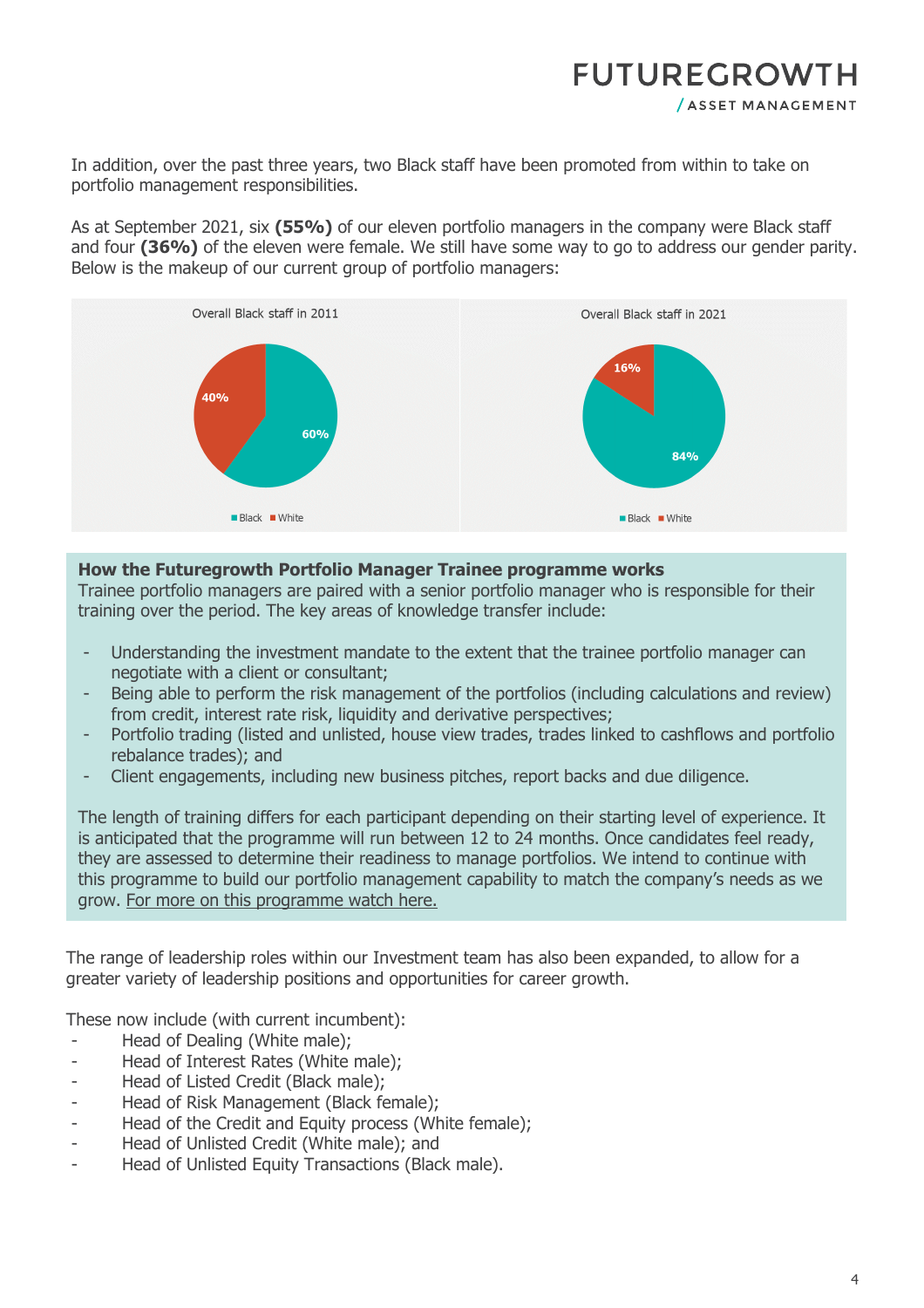/ ASSET MANAGEMENT

#### **5. INVESTING IN LEARNING AND DEVELOPMENT**

As our history suggests, learning and embracing change have been fundamental to our journey. Futuregrowth has therefore always been a learning organisation that takes pride in its investment in its staff, in the form of training opportunities and study support provided. These have been key tools in tackling the transformation of both our company and industry.



Over the past five years we have funded more than **2 000** training opportunities to a total of over **R11.2 million**. We focus not only on technical training, but training that will also create future leaders both within Futuregrowth and in the industry as a whole. A "training opportunity" is defined as a complete training programme for one employee. These range from formal degrees and professional qualifications (CFA, CIPM, CAIA, post-graduate degrees, FMI, etc.), technical training across all aspects of our work (IT, Marketing, ESG, Regulatory, etc.), to coaching, leadership, culture and team building workshops. On average, **58%** of these opportunities have been taken up by female workers, and **81%**  by Black staff. **22%** have been taken up by Black African staff (a factor we need to continue to address).

Staff who wish to further their education while working for Futuregrowth are supported with both financial assistance, and study and exam leave. Over the past three years, we have supported **50** Black staff to study towards formal or post-graduate degrees. Over the past three years, nearly **R1.5 million** has also been spent by Futuregrowth to support our GAP interns to further their studies and qualifications.

Alongside is a breakdown of the training spend in 2021. With all the challenges presented by the pandemic, combined with the rapid growth from small to big, it perhaps comes as no surprise that the emphasis on Culture matches (and in fact just surpasses) the natural prominence of Financial/Investment-related training spending – with a dose of Mindfulness coming in at the tail end.



#### **6. CREATING AN ENGAGING, INNOVATIVE AND EMPOWERING CULTURE**

As a fiduciary asset manager, the values of ethics and integrity have always been the cornerstone of Futuregrowth's culture. This is vividly depicted by a newly appointed senior staff member who described Futuregrowth as "people living up to their purpose, who are not afraid to stand up for what is right and can sleep at night knowing they have done the right things during the day".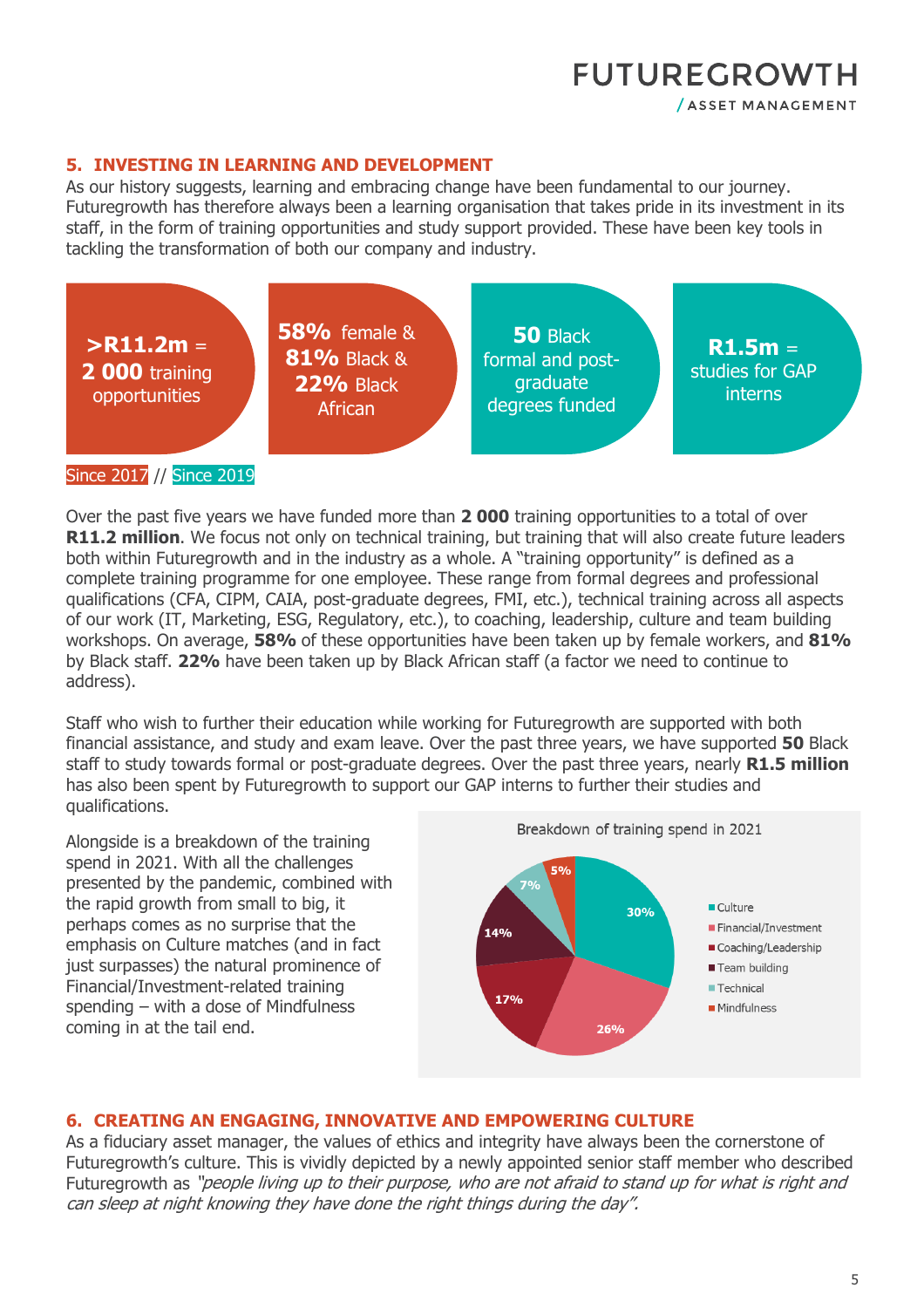/ ASSET MANAGEMENT

Along with this, we strive to create a feeling of ownership and engagement amongst all staff – from engaging them around strategy to providing opportunities to broaden their exposure to new areas and functions. Staff are encouraged to examine their individual skills and knowledge, and determine what they need to learn in order to ensure that they can grow with the organisation, given that their job requirements and roles are likely to change over time. This has fostered a culture of continuous learning and further study. Staff are urged to bring their learnings and new insights back into the organisation, while, of course, maintaining our very strong credit and investment discipline at all times.

## Individuality, expressions of opposing views and open debate are supported.

Individuality, expressions of opposing views and open debate are supported. This provides a setting for staff to strengthen their individual sense of purpose, find their own voice, and take ownership of their space within the company in their distinctive way, as essential and committed members of the (highperformance) Futuregrowth team. As a result, the "whole" is infinitely greater than the sum of its parts, not to mention the gift of personal growth to those who choose to embrace this aspect of the culture.

This approach has resulted in a steadily increasing number of staff movements, career progressions and promotions within the company over the past decade. Such movements in 2021 are illustrated below:

| <b>Previous role</b>                               | <b>Current role</b>                                 | <b>Previous EE</b><br>category | <b>Current EE</b><br>category |
|----------------------------------------------------|-----------------------------------------------------|--------------------------------|-------------------------------|
| GAP: Performance &<br>Attribution                  | Quantitative Analyst                                | <b>Technical/Specialist</b>    | Professional                  |
| <b>Fixed Interest Dealer</b>                       | Portfolio Manager &<br><b>Fixed Interest Dealer</b> | Professional                   | Professional                  |
| <b>Fixed Interest Dealer</b>                       | Portfolio Manager &<br><b>Fixed Interest Dealer</b> | Professional                   | Professional                  |
| Specialist Investment<br>Administrator             | <b>Investment Analyst</b>                           | <b>Technical/Specialist</b>    | Professional                  |
| <b>Investment Analyst</b>                          | Portfolio Manager &<br><b>Investment Analyst</b>    | Professional                   | Professional                  |
| <b>GAP: Specialist Investment</b><br>Administrator | Specialist Investment<br>Administrator              | <b>Technical/Specialist</b>    | <b>Technical/Specialist</b>   |
| Specialist Investment<br>Administrator             | Dealer: Cash Management &<br>Money Market           | <b>Technical/Specialist</b>    | <b>Technical/Specialist</b>   |
| Manager: Performance &<br>Attribution              | Risk Management Analyst                             | Professional                   | Professional                  |
| <b>Operations Administrator</b>                    | <b>Client Services Project Specialist</b>           | <b>Technical/Specialist</b>    | Technical/Specialist          |
| Performance &<br><b>Attribution Analyst</b>        | Manager: Performance &<br>Attribution               | Professional                   | Professional                  |
| Quantitative Analyst                               | Portfolio Manager &<br><b>Interest Rate Analyst</b> | Professional                   | Professional                  |

#### **7. WORKING TOWARDS BLACK OWNERSHIP**

Futuregrowth embarked on a vigorous drive towards achieving an effective 51% Black ownership during 2021. We have been a B-BBEE Level Two contributor since 2018 and hope to achieve our Level One empowerment target in the near future. Below is a breakdown of our FSC scorecard since 2018:

| Year | <b>Converted score</b> | <b>Actual score</b> |
|------|------------------------|---------------------|
| 2018 | 92.11                  | 76.45               |
| 2019 | 97.62                  | 94.04               |
| 2020 | 98.00                  | 94.41               |
| 2021 | 99.17                  | 93.81               |